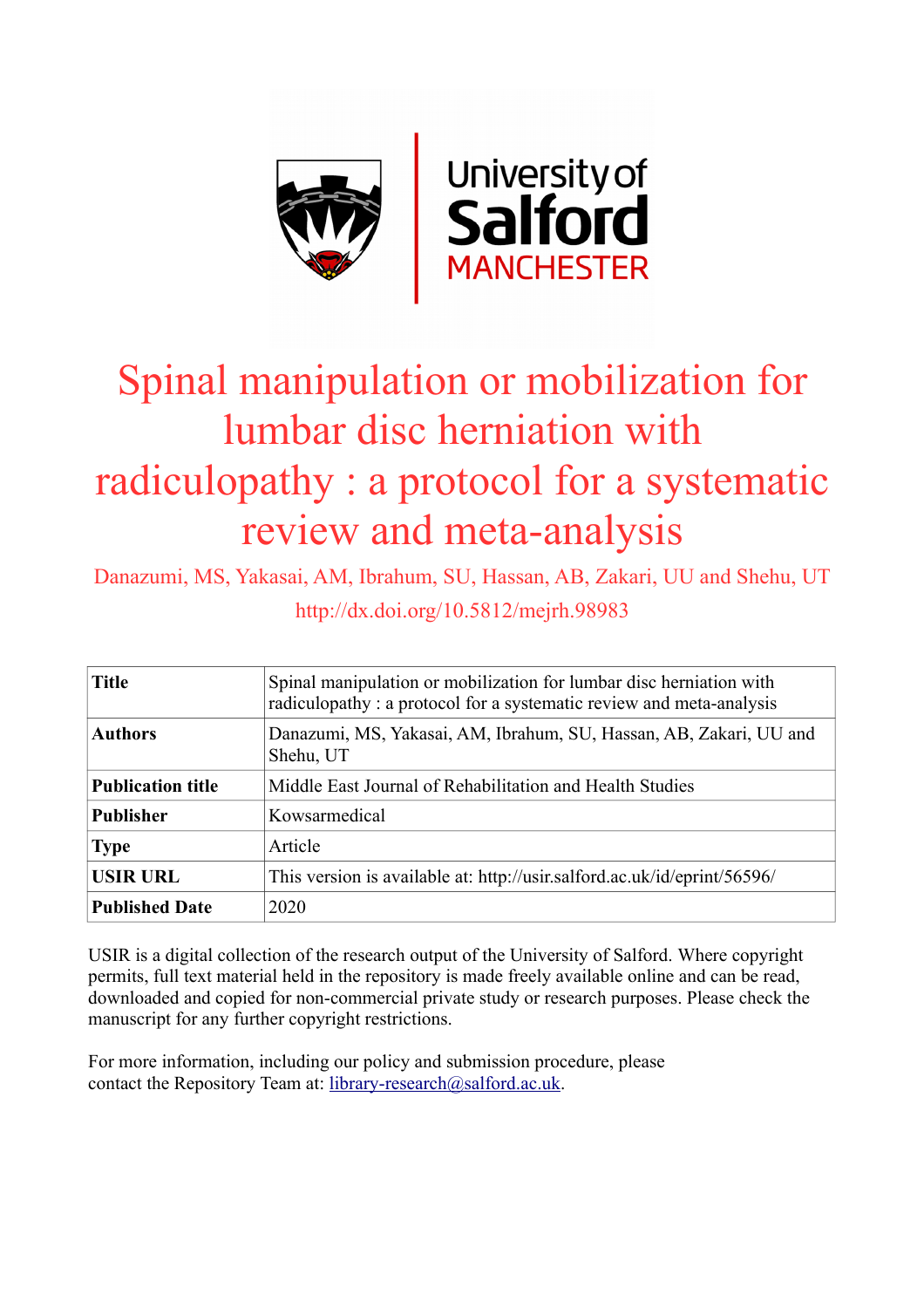Published online 2020 January 26.

**Review Article**

## Spinal Manipulation or Mobilization for Lumbar Disc Herniation with Radiculopathy: A Protocol for a Systematic Review and Meta-Analysis

Musa Sani Danazumi 1, \*, Abdulsalam Mohammed Yakasai <sup>2</sup> , Shehu Usman Ibrahim<sup>3</sup> , Auwal Bello Hassan $\,$ 4, Usman Usman Zakari $^5$  and Usman Tijjani Shehu $^6$ 

<sup>1</sup>Department of Physiotherapy, Federal Medical Center, Nguru, Nigeria

<sup>2</sup> College of Health Sciences, University of KwaZulu-Natal, Durban, South Africa

<sup>3</sup> Department of Physiotherapy, Faculty of Allied Health Sciences, College of Health Sciences, Bayero University, Kano, Nigeria

<sup>4</sup>Department of Physiotherapy, University of Maiduguri, Maiduguri, Nigeria <sup>5</sup>Department of Physiotherapy, Federal Medical Center, Birnin Kudu, Nigeria

<sup>6</sup> Department of Public Health, School of Health Sciences, University of Salford Manchester, United Kingdom

\* *Corresponding author*: Department of Physiotherapy, Faculty of Allied Health Sciences, College of Health Sciences, Bayero University, Kano, Nigeria. Email: musadanazumisani@gmail.com

**Received** 2019 October 19; **Revised** 2019 December 15; **Accepted** 2020 January 08.

#### **Abstract**

**Context:** The purpose of this study is to conduct a systematic review and meta-analysis into the effects of spinal manipulation or mobilization for lumbar disc herniation with radiculopathy (LDHR).

**Evidence Acquisition:** An electronic database search of titles and abstracts of articles published in English will be conducted in the following databases: PEDro (physiotherapy evidence database), CINAHL (cumulative index to nursing and allied health literature), PubMed, Science Direct, Google Scholar, and The Cochrane Library. The specific search strategies will depend on the particular database being searched. Hand searches of the reference lists of the included articles will be performed. Studies would be included if they reported an acceptable comparison group and at least one of the main clinically relevant outcome measures for LDHR. Two independent reviewers will screen the identified records and all disagreements will be resolved. The internal and external validities of the included studies will be assessed using the PEDro scale and the external validity assessment tool (EVAT), respectively. The clinical relevance and risk of bias of the studies will be determined using five criteria developed by the Cochrane Back Review Group and the Cochrane Risk of Bias Assessment Tool, respectively. Studies will be pooled into the meta-analysis where appropriate using RevMan software and the outcomes will be reported using the PRISMA guidelines.

**Conclusions:** This review will summarize the current evidence about the effects of spinal manipulation or mobilization compared with other interventions in the management of individuals with LDHR. A meta-analysis will also be conducted where appropriate in this review to compare the effects of spinal manipulation or mobilization and other interventions to find out which technique is better in the management of individuals with LDHR.

*Keywords:* Spinal Manipulation, Spinal Mobilization, Lumbar Disc Herniation, Systematic Review, Meta-Analysis

#### **1. Context**

Lumbar disc herniation (LDH) is a common condition that frequently affects the spine in young and middle-aged individuals [\(1\)](#page-5-0). This condition is usually treated when the disc material compresses the thecal sac or lumbar nerve roots [\(2\)](#page-5-1). The pain that comes from LDH occurs due to a combination of some factors including nerve root ischemia and inflammation resulting from local pressure and degeneration of the disc material [\(3\)](#page-5-2), which subsequently leads to lower limb radiculopathy [\(4\)](#page-5-3).

Lumbar disc herniation with radiculopathy (LDHR) is treated using various therapies including surgical management  $(5)$ , nonsurgical management  $(6)$ , and a combination of many therapies [\(7\)](#page-5-6). The possible reason for the existence of many different treatment strategies for the management of LDHR is that none of them seems to work all the time. One of the problems inherent in treating patients with LDHR is the difficulty in determining which intervention applies to which patients [\(8\)](#page-5-7). However, during the last few decades, the paradigm regarding the best nonoperative treatment to treat LDHR has shifted between spinal manipulation  $(9-17)$  $(9-17)$  and mobilization  $(18-25)$  $(18-25)$ .

Even though there are a few recent systematic reviews [\(26,](#page-6-1) [27\)](#page-6-2) that have examined the effects of spinal manipulation and mobilization, these reviews were largely conducted on participants with non-specific low-back [\(26,](#page-6-1) [27\)](#page-6-2)

Copyright © 2020, Middle East Journal of Rehabilitation and Health Studies. This is an open-access article distributed under the terms of the Creative Commons Attribution-NonCommercial 4.0 International License (http://creativecommons.org/licenses/by-nc/4.0/) which permits copy and redistribute the material just in noncommercial usages, provided the original work is properly cited.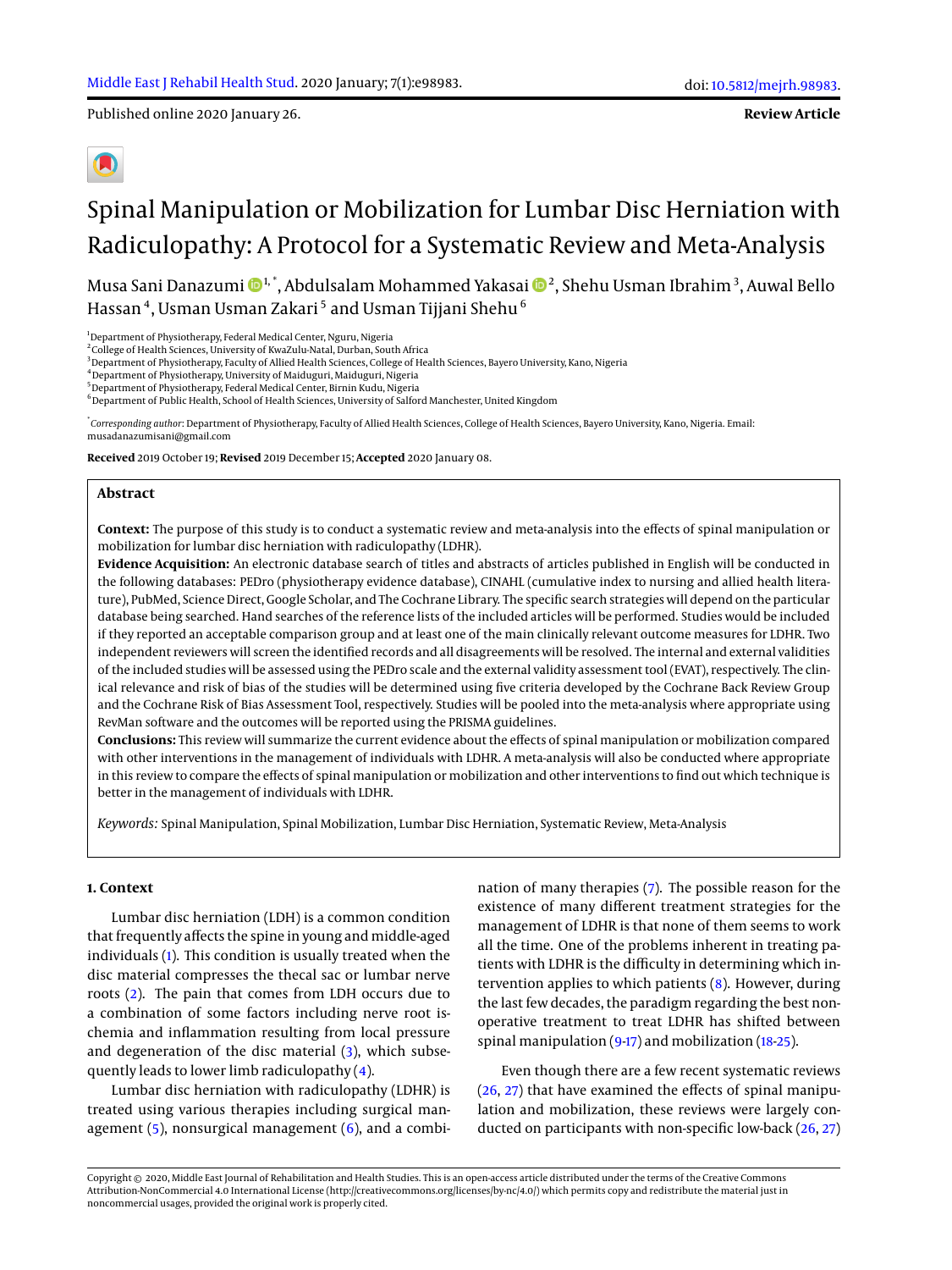and neck pains [\(27\)](#page-6-2). Non-specific low-back or neck pain is quite unique and different from LDHR because the former is defined as the pain not attributable to a recognizable or known specific pathology [\(28\)](#page-6-3) while the latter is defined as the localized displacement of disc material beyond the limits of the intervertebral disc space resulting in pain, weakness, or numbness in a myotome or dermatome distribution [\(29\)](#page-6-4). Based on these definitions, it is very clear that the etiology of the pain in non-specific low-back or neck pain is often unknown and not categorized with a major pathogenic etiology, which is in contrast to LDHR.

Although a systematic review by Leininger et al. [\(30\)](#page-6-5) collated the published evidence on the effects of spinal manipulation or mobilization for lumbar radiculopathy, the study failed to pool outcomes or identify who benefits more from spinal manipulation and who from mobilization. There are two potential explanations for the failure of the Leininger et al. review to identify this difference in treatment effect, including the poor reporting of data and the clinical heterogeneity of the included trials and their respective participants.

In addition, it has also been suggested that the median duration of survival time of a systematic review is 5.5 years, with almost one-quarter (23%) of the included studies being out of date in the first two years of publication [\(31\)](#page-6-6). There has been a considerable growth in evidence-based practice since 2011, with an additional number of new trials being published. Therefore, a new study is highly warranted to gather the current evidence regarding the management of LDHR using spinal manipulation and/or mobilization. The objective of the current systematic review is to compare and summarize the current evidence regarding the effectiveness of spinal manipulation and/or mobilization for patients with radiculopathy due to lumbar disc herniation and if appropriate to identify who benefits more from manipulation and who from mobilization.

#### **2. Methods**

#### *2.1. Data Sources*

An electronic database search of titles and abstracts of articles published in English will be conducted in the following databases: PEDro (physiotherapy evidence database), CINAHL (cumulative index to nursing and allied health literature), PubMed, Science Direct, Google Scholar, and The Cochrane Library. The specific search strategies will depend on the particular database being searched. The MeSH criteria for PubMed and Cochrane database search strategies will be used. In PEDro, a simple search will be conducted, combining search terms separately. In CINAHL, Google Scholar, and Science Direct, all search terms will be

combined. The keywords and search strategies used for the PubMed database are illustrated in [Table 1.](#page-2-0) The reference lists of the included articles will also be manually searched. This review has been registered in the International Prospective Register of Systematic Reviews (PROS-PERO; registration number: CRD42019131292). Any change regarding the review will be updated in the PROSPERO database.

<span id="page-2-0"></span>

| No.          | <b>Search Terms</b>                                                                                                       |  |
|--------------|---------------------------------------------------------------------------------------------------------------------------|--|
| 1            | Spinal manipulation or high-velocity manipulative thrust or<br>high-velocity low-amplitude manipulative thrust            |  |
| $\mathbf{2}$ | Spinal mobilization or spinal apophyseal glides or spinal oscillations                                                    |  |
| 3            | Lumbar disc herniation or lumbar disc disease or lumbar disc lesion<br>or lumbar disc proplapse or discogenic lumbar disc |  |
|              | 1, 2, and 3                                                                                                               |  |

#### *2.2. Eligibility Criteria*

Studies will be included if they meet the following criteria: (1) investigating male and/or female participants diagnosed with lumbar disc herniation of any duration, (2) recruiting participants with the age of 18 or above, (3) using spinal manipulation and/or mobilization of the spine as the primary therapy in at least one intervention group or in combination with other active treatments, (4) reporting an acceptable comparison group including no treatment, placebo, and any other type of active intervention, (5) evaluating outcome(s) including at least one of the main clinically relevant outcome measures for lumbar disc herniation (i.e., pain, functional ability, global perceived effect, sciatica frequency, sciatica bothersomeness, return to work, absenteeism, or recovery) using a valid instrument, and (6) randomized controlled or clinical trials (RCTs) published in English. Studies not performing between-group analyses for the measured outcomes will be excluded from the review.

#### *2.3. Study Selection*

Two independent reviewers will conduct the electronic database searches and screen the titles and abstracts of the retrieved studies (see [Figure 1](#page-3-0) for the review flow chart). After the removal of duplication records, full copies of potential eligible papers will be retrieved and screened by the two reviewers. The percentage of agreement between the reviewers will be assessed using Cohen's kappa  $(\kappa)$  statistic method [\(32\)](#page-6-7). Disagreements will be resolved by consensus with a third reviewer if applicable.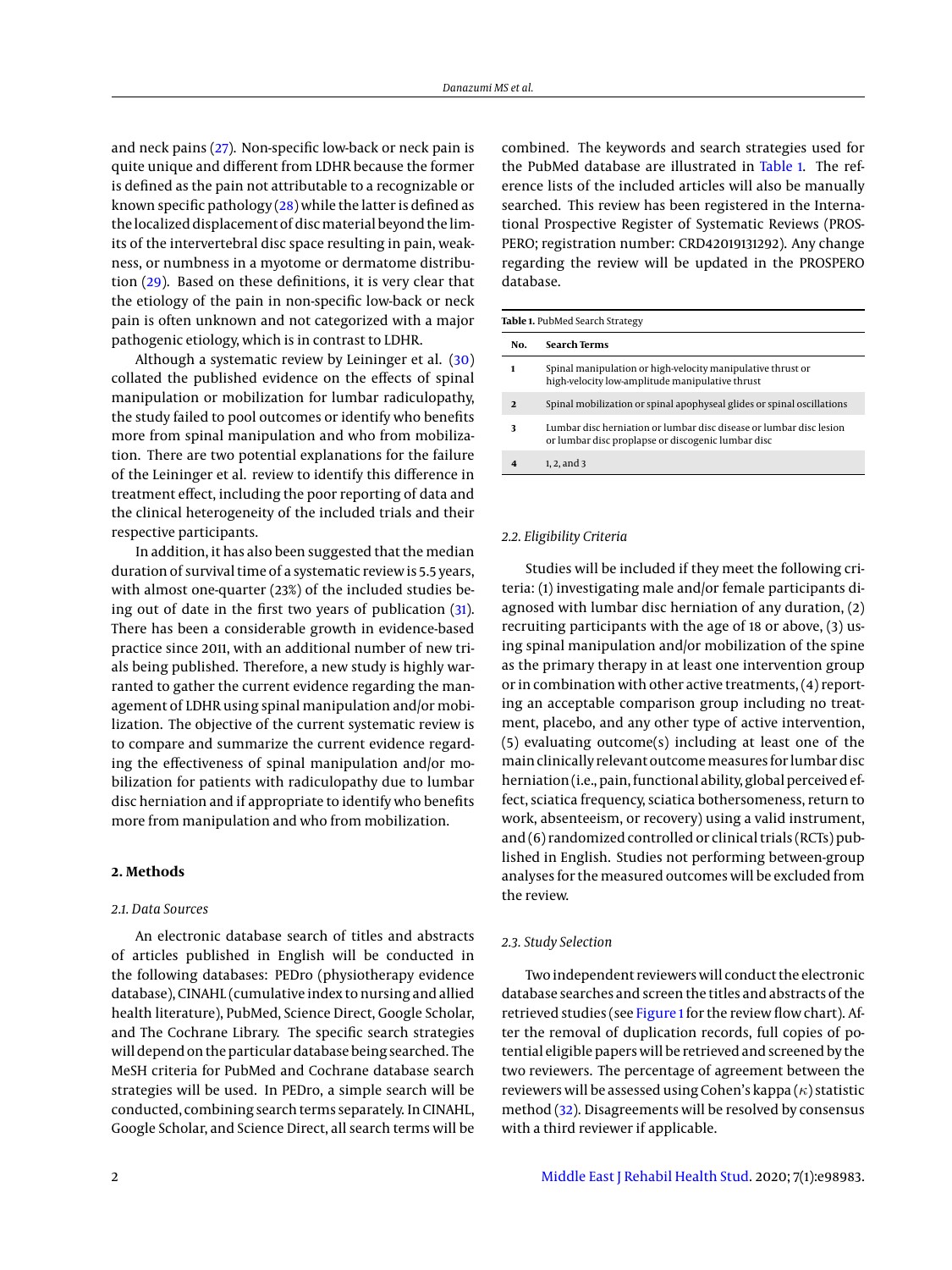<span id="page-3-0"></span>

#### *2.4. Data Extraction*

Data to be extracted from the studies include study design, sample size, sex, age, participants, interventions, outcomes, and follow-up. In addition, the information will also be retrieved directly from previous systematic reviews conducted in the field of spinal manipulation and mobilization [\(26,](#page-6-1) [27,](#page-6-2) [30\)](#page-6-5). Data will be extracted by two independent reviewers and will be cross-checked by other coauthors so that any disagreements will be resolved by consensus.

#### *2.5. Methodological Quality Assessment*

The methodological quality of the included studies will be reported in a table. The rating of trials on methodological quality (internal validity) will be carried out using the PEDro scale (supplementary file Appendix 1) [\(33\)](#page-6-8). The scale was developed by Verhagen et al. [\(34\)](#page-6-9) using the Delphi consensus technique to develop a list of criteria thought by the experts in the field to measure the methodological quality. The scoring of the PEDro scale depends on the number of items in the scale and the design of the included studies. Items 2 - 9 refer to the internal validity of studies and items 10 and 11 refer to the statistical analysis, ensuring sufficient data to enable appropriate interpretation of the results. Item one is related to the external validity of the included studies and thus, it will not be included in the total PEDro scores [\(35\)](#page-6-10). Studies scoring  $\geq 6$  out of 10 will be considered as high-quality, while studies scoring  $\leq$ 6 out of 10 will be considered as low-quality  $(36)$ . The external validity of the included studies will be assessed using the external validity assessment tool (EVAT) [\(37\)](#page-6-12). This tool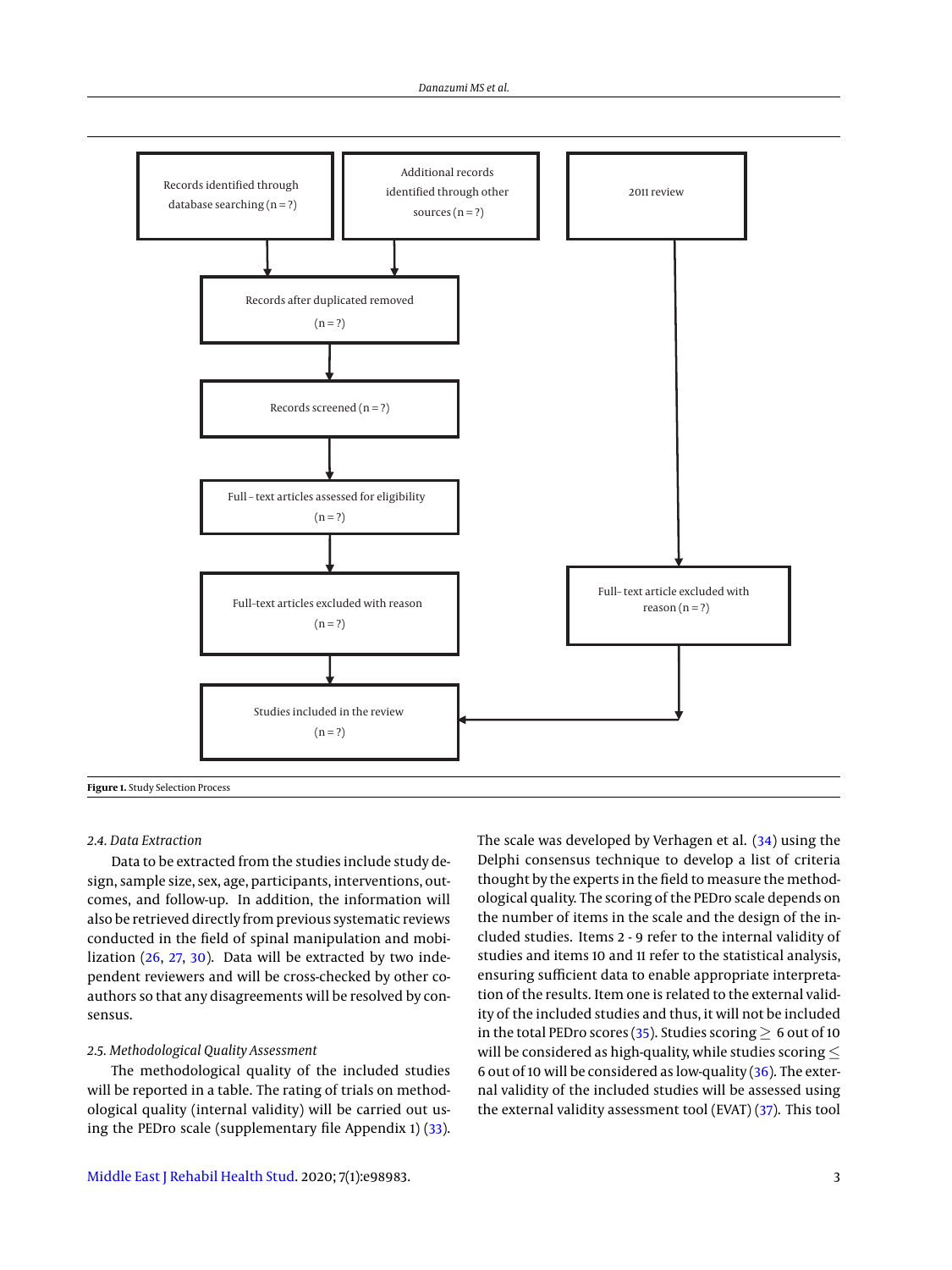measures the generalizability of studies to other individuals (external validity) and settings (model validity) outside the scope of a study.

#### *2.6. Risk of Bias Assessment*

The risk of bias will be assessed using the Cochrane risk of bias assessment tool [\(38\)](#page-6-13). The tool uses five different items (selection bias, performance bias, detection bias, attrition bias, and reporting bias) to determine the quality of the included studies. The tool items will be rated on a three-point scale to assess the risk of bias ( $o = high-risk, 1 =$ unclear risk,  $2 =$  low-risk). The tool has a maximum score of 16 points and lower scores indicate a higher risk of bias.

#### *2.7. Clinical Relevance*

The clinical relevance of the included studies will be independently assessed by two reviewers using the fivecriteria recommended by the Cochrane Back Review Group (supplementary file Appendix 2)  $(39)$ . In addition, the authors will also extend the third criterion to require a paper to comment on the reliability and validity of the outcome measures used in their studies because reporting on such properties is recommended in the revised CONSORT statement [\(40\)](#page-6-15).

#### *2.8. Statistical Analysis*

The included studies will be categorized under separate comparisons with clinically homogeneous characteristics. A priori list of items will be used for data extraction. Both descriptive data and quantitative data will be extracted regarding the primary and secondary outcome measures. With sufficient clinically and statistically homogeneous and comparable reported outcomes, data will be pooled with the aid of RevMan-5 software and a random or fixed-effects model will be used in the analysis [\(39\)](#page-6-14). Between-study statistical heterogeneity will be assessed with the I<sup>2</sup> statistic and this review will consider  $\leq$ 25% as low,  $\leq$  50% as moderate, and  $\geq$  75% as high heterogeneity [\(41\)](#page-6-16). To identify publication bias, funnel plots will be examined  $(42)$ .

#### *2.9. Sensitivity Analysis*

The reliability of our results will be tested using sensitivity analysis [\(39\)](#page-6-14). We have planned to assess the impact of using high-quality studies with low, medium, and highquality combined studies.

### **3. Data Synthesis**

Data synthesis will be performed to pool studies for inclusion into the meta-analysis. Meta-analysis in this study will be conducted in two parts. The first part will consist of studies that compared spinal manipulation with other interventions and the second part will consist of studies that compared spinal mobilization with other interventions. The criteria that will inform about the study choice for inclusion in the meta-analysis will be clinical homogeneity in the study population, study design, outcome measure, and duration. Any study that did not meet the clinical homogeneity criteria will not be considered for inclusion in the meta-analysis. In the case in which the meta-analysis is not feasible, the best evidence synthesis will be conducted using low-risk-of-bias studies. The overall quality of the evidence will be graded as high, moderate, low, or very low, according to the GRADE approach by Furlan et al. [\(39\)](#page-6-14).

Statistical heterogeneity among included studies will be assessed using the index of variability, chi-square test ( $I^2$ ). If the  $I^2$  is  $\leq$  25%, studies will be considered homogeneous and the fixed-effects model will be used for the metaanalysis. If the  $I^2$  is  $\geq 75\%$ , studies will be considered highly heterogeneous and the random-effects model will be used for the meta-analysis [\(43\)](#page-6-18). In addition, if all the included studies measured the same outcome and used the same measurement scale, the mean difference (MD) would be used to determine the effect measure. Furthermore, if all the included studies measured the same outcome but did not use the same measurement scale, the effect measure would be determined by two options. The first option is to convert the data so that all data are on the same scale. However, if this is not possible, then the standardized mean difference (SMD) will be used. The SMD is the MD standardized (adjusted) by the units of the standard deviation. There are many standardized effect measures but this systematic review will use Hedge's g, which includes an adjustment for small sample bias and is used by default in the RevMan software [\(44\)](#page-6-19).

#### **4. Conclusions**

This systematic review will investigate and give an overview of the current evidence on the effects of spinal manipulation or spinal mobilization in comparison with other interventions in the management of individuals with LDHR. A meta-analysis will also be conducted where appropriate in this review to compare the effects of spinal manipulation or mobilization and other interventions to find out which technique is better in the management of LDHR. In addition, studies conducting a neck-to-neck comparison of spinal manipulation with mobilization will be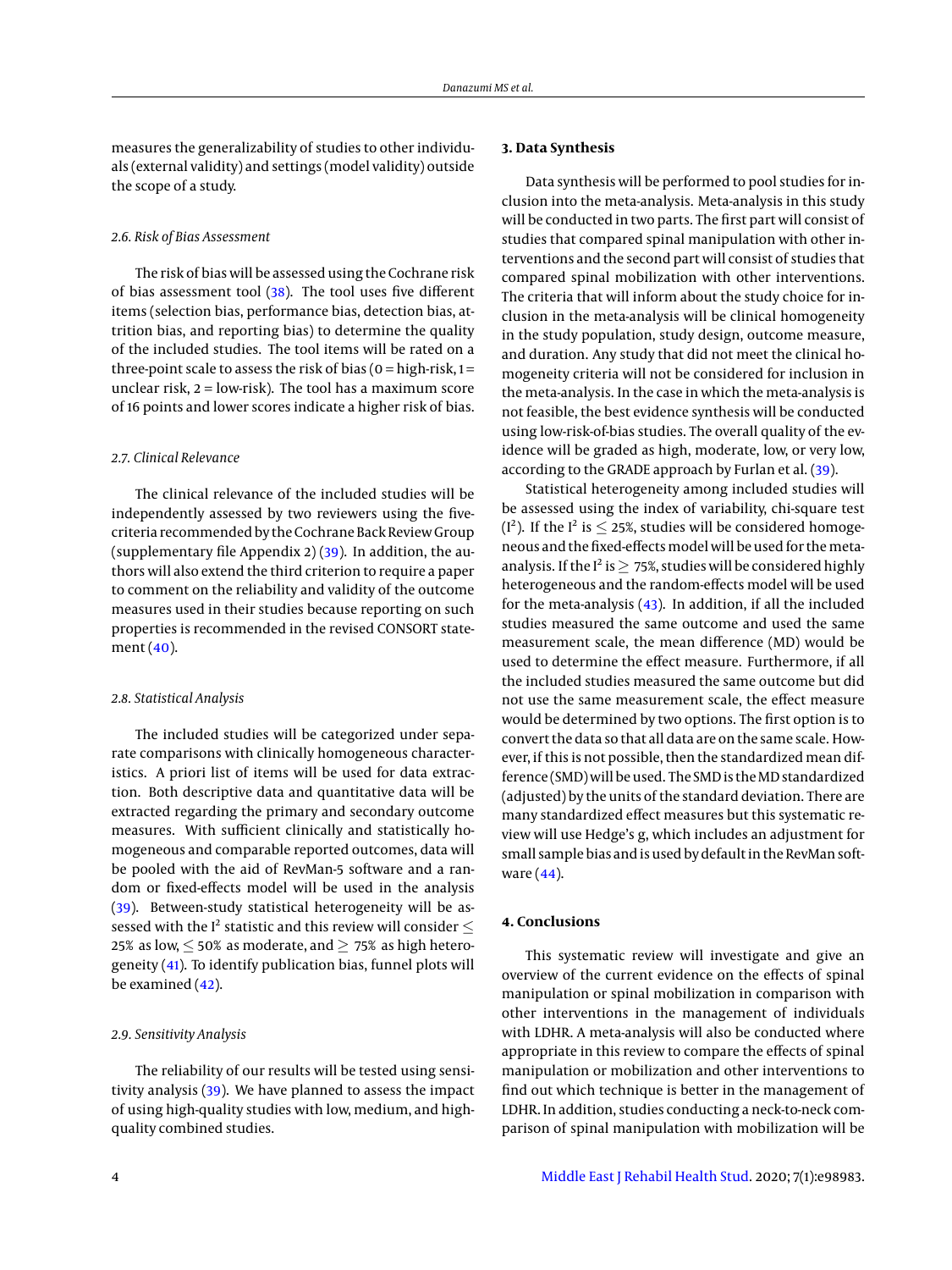examined to determine which of the techniques is better in the management of LDHR. Furthermore, methodological limitations of the current review and that of the included trials will be reported to give recommendations for future research.

#### **Supplementary Material**

Supplementary material(s) is available [here](http://mejrh.neoscriber.org/cdn/dl/5ca223d8-400b-11ea-84fc-7b2cad39bd92) [To read supplementary materials, please refer to the journal website and open PDF/HTML].

#### **Footnotes**

**Authors' Contribution:** Musa Sani Danazumi developed the idea and with the help of other authors the idea was coneptualized.

**Conflict of Interests:** The authors declare that they do not have any conflict of interest.

**Funding/Support:** The authors did not receive any funding for this study.

#### **References**

- <span id="page-5-0"></span>1. Herkowitz HN. *The spine*. Saunders/Elsevier; 2011.
- <span id="page-5-1"></span>2. Iorio R. Master techniques in orthopaedic surgery. *J Bone Joint Surg*. 2003;**85**(10):2067. doi: [10.2106/00004623-200310000-00038.](http://dx.doi.org/10.2106/00004623-200310000-00038)
- <span id="page-5-2"></span>3. Majlesi J, Togay H, Unalan H, Toprak S. The sensitivity and specificity of the slump and the straight leg raising tests in patients with lumbar disc herniation. *J Clin Rheumatol*. 2008;**14**(2):87–91. doi: [10.1097/RHU.0b013e31816b2f99.](http://dx.doi.org/10.1097/RHU.0b013e31816b2f99) [PubMed: [18391677\]](http://www.ncbi.nlm.nih.gov/pubmed/18391677).
- <span id="page-5-3"></span>4. Carragee E. Surgical treatment of lumbar disk disorders. *JAMA*. 2006;**296**(20):2485–7. doi: [10.1001/jama.296.20.2485.](http://dx.doi.org/10.1001/jama.296.20.2485) [PubMed: [17119147\]](http://www.ncbi.nlm.nih.gov/pubmed/17119147).
- <span id="page-5-4"></span>5. Jacobs WC, Arts MP, van Tulder MW, Rubinstein SM, van Middelkoop M, Ostelo RW, et al. Surgical techniques for sciatica due to herniated disc, a systematic review. *Eur Spine J*. 2012;**21**(11):2232–51. doi: [10.1007/s00586-012-2422-9.](http://dx.doi.org/10.1007/s00586-012-2422-9) [PubMed: [22814567\]](http://www.ncbi.nlm.nih.gov/pubmed/22814567). [PubMed Central: [PMC3481105\]](https://www.ncbi.nlm.nih.gov/pmc/articles/PMC3481105).
- <span id="page-5-5"></span>6. Hahne AJ, Ford JJ, McMeeken JM. Conservative management of lumbar disc herniation with associated radiculopathy: A systematic review. *Spine (Phila Pa 1976)*. 2010;**35**(11):E488–504. doi: [10.1097/BRS.0b013e3181cc3f56.](http://dx.doi.org/10.1097/BRS.0b013e3181cc3f56) [PubMed: [20421859\]](http://www.ncbi.nlm.nih.gov/pubmed/20421859).
- <span id="page-5-6"></span>7. Dan-Azumi MS, Bello B, Rufai SA, Abdulrahman MA. Surgery versus conservative management for lumbar disc herniation with radiculopathy: A systematic review and meta-analysis. *Journal of Health Sciences*. 2018;**8**(1):42–53. doi: [10.17532/jhsci.2018.479.](http://dx.doi.org/10.17532/jhsci.2018.479)
- <span id="page-5-7"></span>8. Danazumi MS, Ibrahim SU, Abubakar MF, Yakasai AM, Zakari UU. Effect of spinal manipulation compared with spinal mobilization for lumbar disc herniation with radiculopathy: Design of a randomized clinical trial with 1 year follow-up. *Middle East J Rehabil Health Stud*. 2019;**6**(3). doi: [10.5812/mejrh.92770.](http://dx.doi.org/10.5812/mejrh.92770)
- <span id="page-5-8"></span>9. McMorland G, Suter E, Casha S, du Plessis SJ, Hurlbert RJ. Manipulation or microdiskectomy for sciatica? A prospective randomized clinical study. *J Manipulative Physiol Ther*. 2010;**33**(8):576–84. doi: [10.1016/j.jmpt.2010.08.013.](http://dx.doi.org/10.1016/j.jmpt.2010.08.013) [PubMed: [21036279\]](http://www.ncbi.nlm.nih.gov/pubmed/21036279).
- 10. Peterson CK, Leemann S, Lechmann M, Pfirrmann CW, Hodler J, Humphreys BK. Symptomatic magnetic resonance imagingconfirmed lumbar disk herniation patients: A comparative effectiveness prospective observational study of 2 age- and sexmatched cohorts treated with either high-velocity, low-amplitude spinal manipulative therapy or imaging-guided lumbar nerve root injections. *J Manipulative Physiol Ther*. 2013;**36**(4):218–25. doi: [10.1016/j.jmpt.2013.04.005.](http://dx.doi.org/10.1016/j.jmpt.2013.04.005) [PubMed: [23706678\]](http://www.ncbi.nlm.nih.gov/pubmed/23706678).
- 11. Burton AK, Tillotson KM, Cleary J. Single-blind randomised controlled trial of chemonucleolysis and manipulation in the treatment of symptomatic lumbar disc herniation. *Eur Spine J*. 2000;**9**(3):202–7. doi: [10.1007/s005869900113.](http://dx.doi.org/10.1007/s005869900113) [PubMed: [10905437\]](http://www.ncbi.nlm.nih.gov/pubmed/10905437). [PubMed Central: [PMC3611397\]](https://www.ncbi.nlm.nih.gov/pmc/articles/PMC3611397).
- 12. Santilli V, Beghi E, Finucci S. Chiropractic manipulation in the treatment of acute back pain and sciatica with disc protrusion: A randomized double-blind clinical trial of active and simulated spinal manipulations. *Spine J*. 2006;**6**(2):131–7. doi: [10.1016/j.spinee.2005.08.001.](http://dx.doi.org/10.1016/j.spinee.2005.08.001) [PubMed: [16517383\]](http://www.ncbi.nlm.nih.gov/pubmed/16517383).
- 13. Coxhead CE, Inskip H, Meade TW, North WR, Troup JD. Multicentre trial of physiotherapy in the management of sciatic symptoms. *Lancet*. 1981;**1**(8229):1065–8. doi: [10.1016/s0140-6736\(81\)92238-8.](http://dx.doi.org/10.1016/s0140-6736(81)92238-8) [PubMed: [6112444\]](http://www.ncbi.nlm.nih.gov/pubmed/6112444).
- 14. Mathews JA, Mills SB, Jenkins VM, Grimes SM, Morkel MJ, Mathews W, et al. Back pain and sciatica: controlled trials of manipulation, traction, sclerosant and epidural injections. *Br J Rheumatol*. 1987;**26**(6):416–23. doi: [10.1093/rheumatology/26.6.416.](http://dx.doi.org/10.1093/rheumatology/26.6.416) [PubMed: [2961394\]](http://www.ncbi.nlm.nih.gov/pubmed/2961394).
- 15. Postacchini F, Facchini M, Palieri P. Efficacy of various forms of conservative treatment in low back pain. A comparative study. *Neuro Orthoped*. 1988;**6**:28–35.
- 16. Timm KE. A randomized-control study of active and passive treatments for chronic low back pain following L5 laminectomy. *J Orthop Sports Phys Ther*. 1994;**20**(6):276–86. doi: [10.2519/jospt.1994.20.6.276.](http://dx.doi.org/10.2519/jospt.1994.20.6.276) [PubMed: [7849747\]](http://www.ncbi.nlm.nih.gov/pubmed/7849747).
- <span id="page-5-9"></span>17. Liu J, Zhang S. Treatment of protrusion of lumbar intervertebral disc by pulling and turning manipulations. *J Tradit Chin Med*. 2000;**20**(3):195–7. [PubMed: [11038982\]](http://www.ncbi.nlm.nih.gov/pubmed/11038982).
- <span id="page-5-10"></span>18. Kumar SP, Cherian PJ. Efficacy of spinal mobilization in the treatment of patients with lumbar radiculopathy due to disc herniation: A randomized clinical trial. *Int J Neurol Neurosurg*. 2011;**3**(2):65–76.
- 19. Lopez-Diaz JV, Arias-Buria JL, Lopez-Gordo E, Lopez Gordo S, Oyarzun AP. "Effectiveness of continuous vertebral resonant oscillation using the POLD method in the treatment of lumbar disc hernia". A randomized controlled pilot study. *Man Ther*. 2015;**20**(3):481–6. doi: [10.1016/j.math.2014.11.013.](http://dx.doi.org/10.1016/j.math.2014.11.013) [PubMed: [25511449\]](http://www.ncbi.nlm.nih.gov/pubmed/25511449).
- 20. Yadav S, Nijhawan MA, Panda P. Effectiveness of spinal mobilization with leg movement (SMWLM) in patients with lumbar radiculopathy (L5/S1 nerve root) in lumbar disc herniation. *Int J Physiother Res*. 2014;**2**(5):712–8.
- 21. Das SMS, Dowle P, Iyengar R. Effect of spinal mobilization with leg movement as an adjunct to neural mobilization and conventional therapy in patients with lumbar radiculopathy: Randomized controlled trial. *J Med Sci Res*. 2018;**6**(1):11–9. doi: [10.17727/jmsr.2018/6-3.](http://dx.doi.org/10.17727/jmsr.2018/6-3)
- 22. Ahmed N, Khan Z. Comparison of mulligans spinal mobilization with limb movement (SMWLM) and neural tissue mobilization for the treatment of lumbar disc herniation: A randomized clinical trial. *J Novel Physiother*. 2016;**6**(4):304. doi: [10.4172/2165-7025.1000304.](http://dx.doi.org/10.4172/2165-7025.1000304)
- 23. Paatelma M, Kilpikoski S, Simonen R, Heinonen A, Alen M, Videman T. Orthopaedic manual therapy, McKenzie method or advice only for low back pain in working adults: A randomized controlled trial with one year follow-up. *J Rehabil Med*. 2008;**40**(10):858–63. doi: [10.2340/16501977-0262.](http://dx.doi.org/10.2340/16501977-0262) [PubMed: [19242624\]](http://www.ncbi.nlm.nih.gov/pubmed/19242624).
- 24. Hofstee DJ, Gijtenbeek JM, Hoogland PH, van Houwelingen HC, Kloet A, Lotters F, et al. Westeinde sciatica trial: Randomized controlled study of bed rest and physiotherapy for acute sciatica. *J Neurosurg*. 2002;**96**(1 Suppl):45–9. doi: [10.3171/spi.2002.96.1.0045.](http://dx.doi.org/10.3171/spi.2002.96.1.0045) [PubMed: [11797655\]](http://www.ncbi.nlm.nih.gov/pubmed/11797655).

[Middle East J Rehabil Health Stud.](http://jrehabilhealth.com) 2020; 7(1):e98983. 5